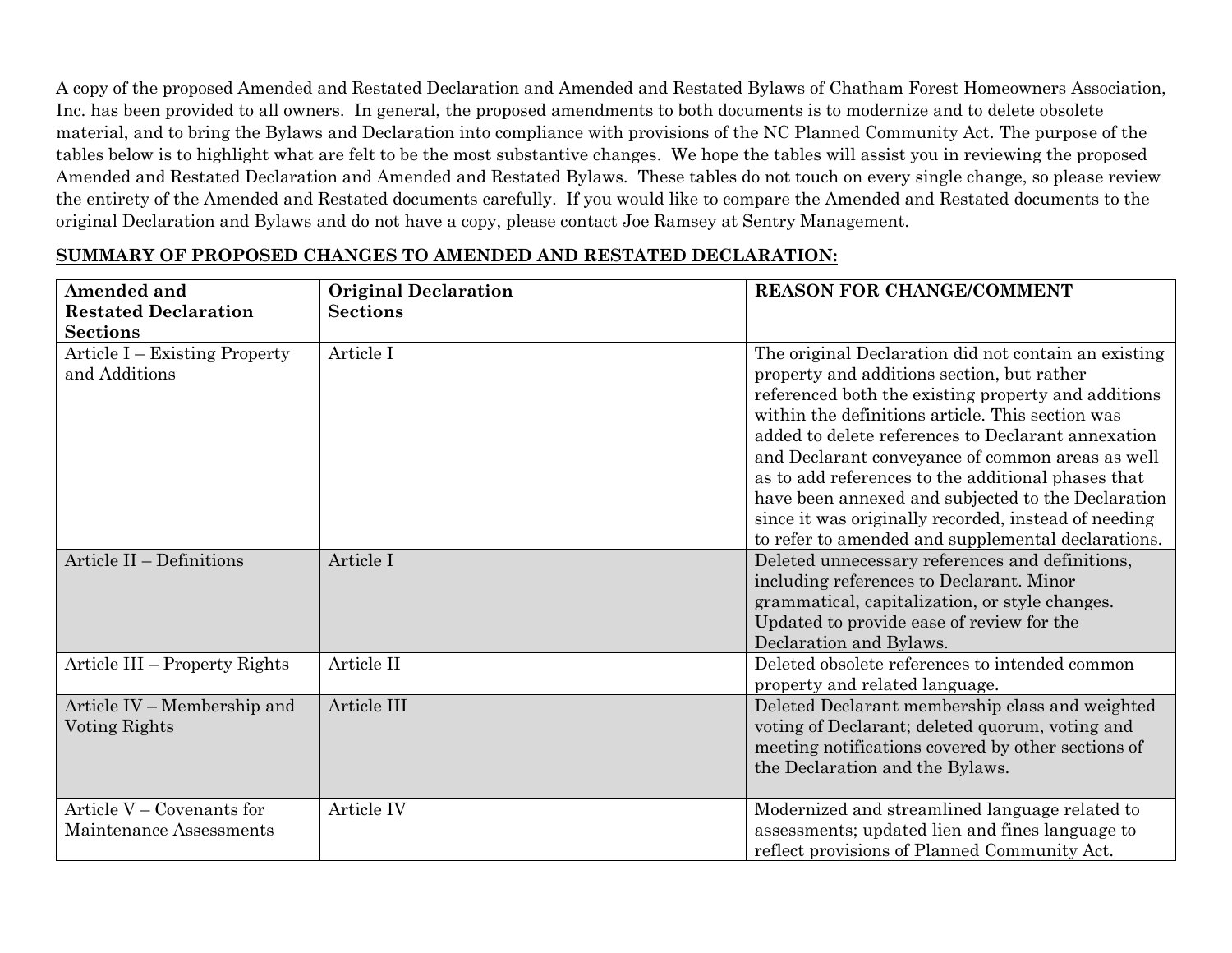| Amended and<br><b>Restated Declaration</b><br><b>Sections</b> | <b>Original Declaration</b><br><b>Sections</b> | <b>REASON FOR CHANGE/COMMENT</b>                                                                                                                                                                                                                                                                      |
|---------------------------------------------------------------|------------------------------------------------|-------------------------------------------------------------------------------------------------------------------------------------------------------------------------------------------------------------------------------------------------------------------------------------------------------|
|                                                               |                                                |                                                                                                                                                                                                                                                                                                       |
| Article VI – Architectural and<br>Appearance Control          | Article V                                      | Deleted references to the Declarant; provided<br>details regarding the Architectural Review<br>Committee; clarification for lot maintenance and<br>what might constitute an "unclean, unsightly or<br>unkempt" condition of the Lot.                                                                  |
| Article VIII – Use Restrictions                               | Article VII                                    | Modernized language; style changes; Added language<br>related to care landscaping; modernized satellite dish<br>language; updated sign regulations; added flag<br>regulations; provided additional detail regarding number<br>and types of animals permitted; added short term leasing<br>provisions. |
| Article X – General Provisions                                | Article IX                                     | Modernized language; Style changes; Updated<br>amendment language to reflect provisions of Planned<br>Community Act.                                                                                                                                                                                  |

## **SUMMARY OF PROPOSED CHANGES TO AMENDED AND RESTATED BYLAWS:**

| Amended and<br><b>Restated Bylaws Sections</b> | <b>Original Bylaws</b><br><b>Sections</b> | <b>REASON FOR CHANGE/COMMENT</b>                                                                                                                                                                                                                                      |
|------------------------------------------------|-------------------------------------------|-----------------------------------------------------------------------------------------------------------------------------------------------------------------------------------------------------------------------------------------------------------------------|
| Article I – Name and Location                  | Article I - Offices                       | Deleted unnecessary language; confirmed name and<br>meeting locations.                                                                                                                                                                                                |
| Article II - Definitions                       | No equivalent section                     | Included definition section to streamline Bylaws<br>and assist in understanding. For consistency,<br>capitalized terms in the Amended and Restated<br>Bylaws are assigned the same definitions as given<br>to those words in the Amended and Restated<br>Declaration. |
| Article III - Meetings                         | Article II                                | Deleted obsolete language regarding the first<br>organization meeting; modernized language to be<br>consistent with the Planned Community Act;<br>changed quorum to 10%; included proxy provisions                                                                    |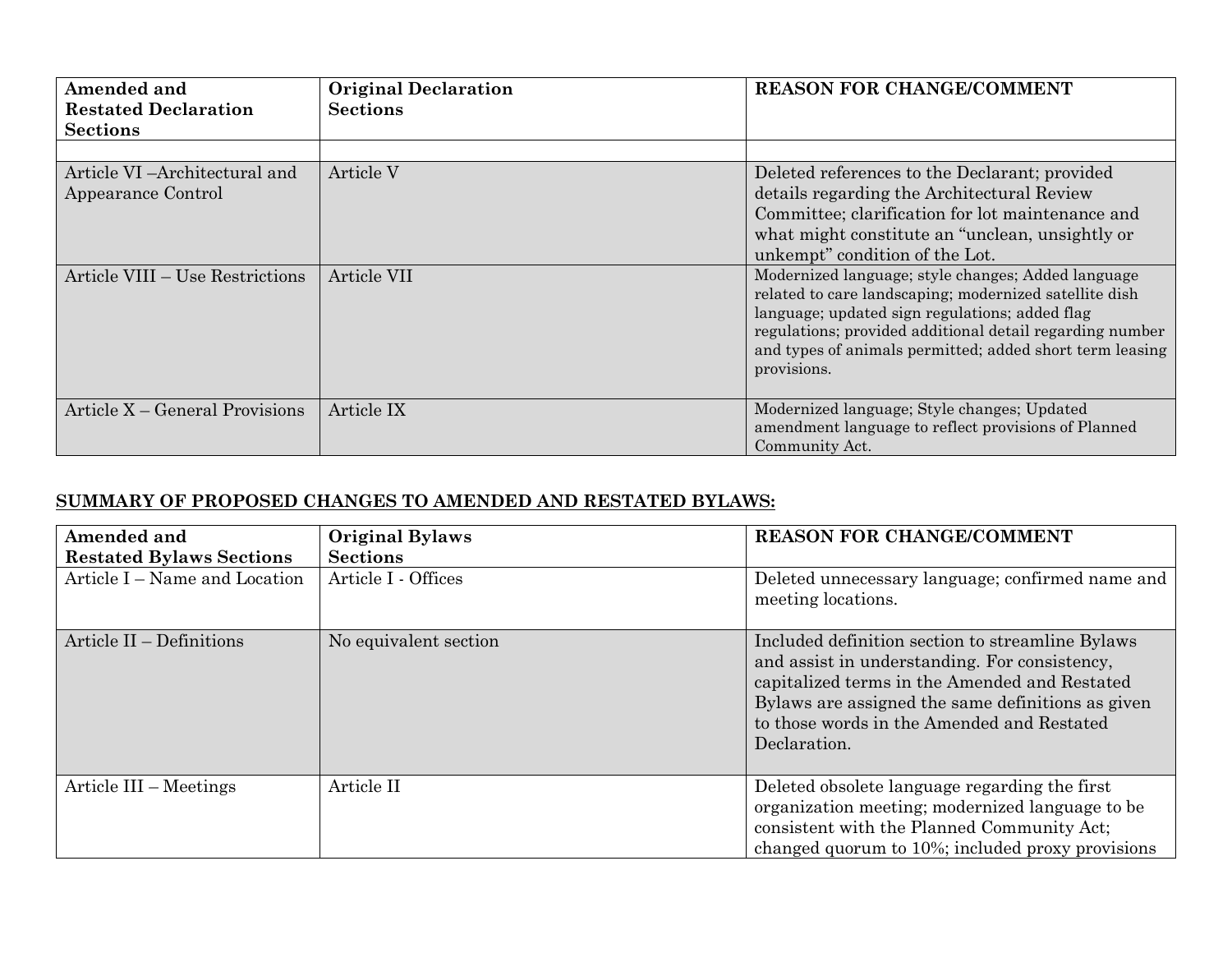| <b>Amended and</b>                                              | <b>Original Bylaws</b> | <b>REASON FOR CHANGE/COMMENT</b>                                                                                                                                                                                                                                                                                                         |
|-----------------------------------------------------------------|------------------------|------------------------------------------------------------------------------------------------------------------------------------------------------------------------------------------------------------------------------------------------------------------------------------------------------------------------------------------|
| <b>Restated Bylaws Sections</b>                                 | <b>Sections</b>        |                                                                                                                                                                                                                                                                                                                                          |
|                                                                 |                        | consistent with the Planned Community Act;<br>included provision to allow for use of electronic<br>communications and voting; deleted obsolete<br>language regarding cumulative and fractional<br>voting and changed voting requirements consistent<br>with Non-profit Corporation Act.                                                  |
| Article IV – Board of Directors                                 | Article III            | Establishes a Board that is no less than 3 and no<br>more than 5 directors; staggered terms of office<br>with 2 year terms to give some continuity to Board;<br>modernized language related to removal to be<br>consistent with Planned Community Act.                                                                                   |
| Article V - Nomination and<br><b>Election of Directors</b>      | Article III            | Provided that directors can be nominated in<br>advance of and at the annual meeting; Modernized<br>language related to removal to be consistent with<br>Planned Community Act; deleted obsolete language<br>regarding cumulative and fractional voting and<br>changed voting requirements consistent with Non-<br>profit Corporation Act |
| Article VI – Meetings of<br>Directors                           | Article IV             | Deleted obsolete language; modernized remaining<br>language; established at least a quarterly meeting<br>schedule; established a quorum from directors.                                                                                                                                                                                  |
| Article VII - Powers and<br>Duties of the Board of<br>Directors | Article III            | Modernized language; updated language regarding<br>powers and duties to be in compliance with NC<br>Planned Community Act and NC Nonprofit<br>Corporation Act.                                                                                                                                                                           |
| Article VIII - Officers                                         | Article V              | Modernized language related to officer positions.                                                                                                                                                                                                                                                                                        |
| Article XI - Books and Records                                  | Article VII            | Amended record review language to reflect<br>statutory rights of review.                                                                                                                                                                                                                                                                 |
| Article XIII - Amendments<br>and Conflicts                      | Article VIII           | Modernized language; changed amendment<br>procedure for Bylaws to be consistent with                                                                                                                                                                                                                                                     |